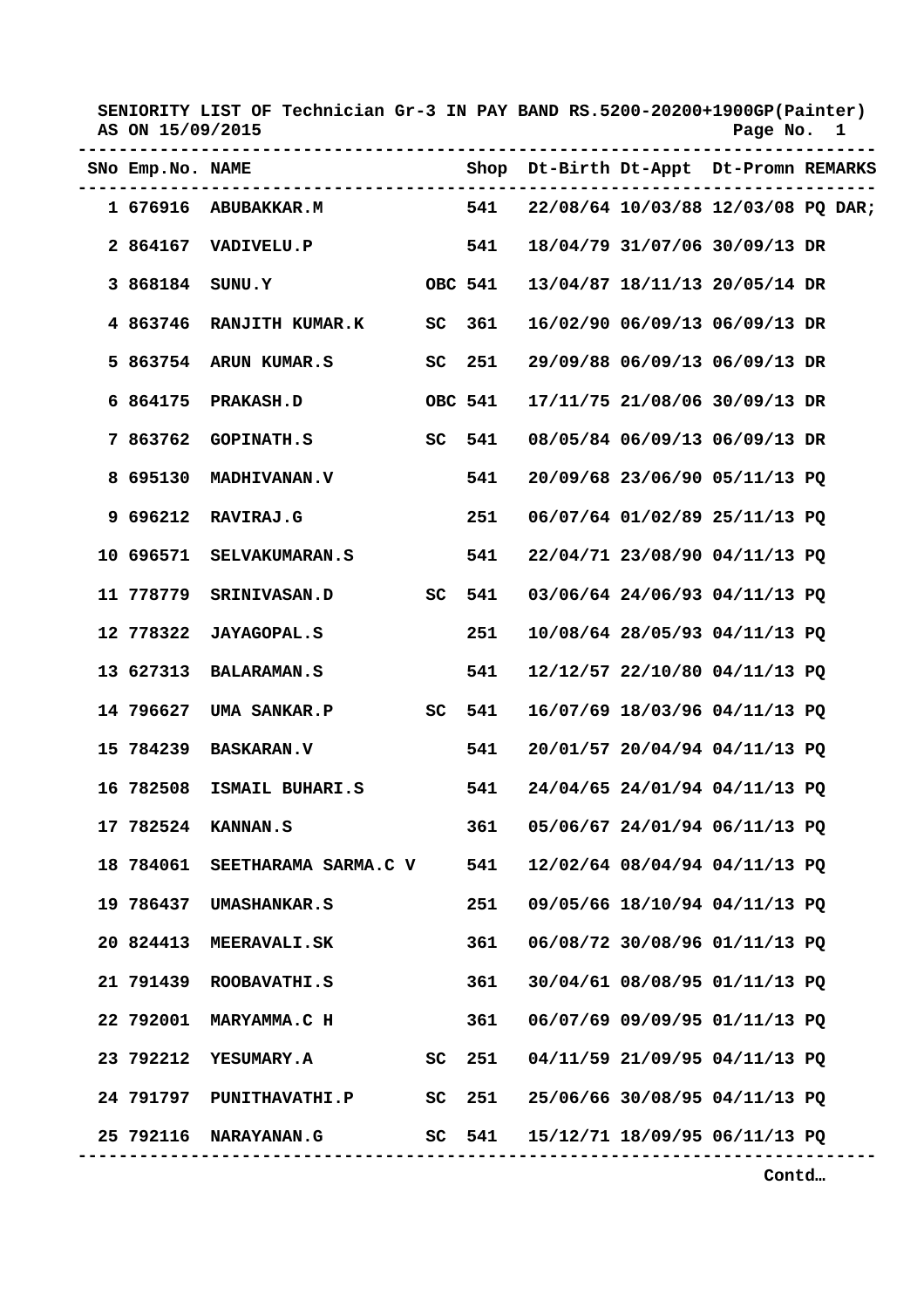| AS ON 15/09/2015 |                          | SENIORITY LIST OF Technician Gr-3 IN PAY BAND RS.5200-20200+1900GP(Painter) |            |        |  | Page No.                               | 2 |
|------------------|--------------------------|-----------------------------------------------------------------------------|------------|--------|--|----------------------------------------|---|
|                  | SNO Emp.No. NAME         | ---------------                                                             |            |        |  | Shop Dt-Birth Dt-Appt Dt-Promn REMARKS |   |
|                  |                          | 26 798921 ROSELIN.E 0BC 361 08/06/66 03/09/96 04/11/13 PQ                   |            |        |  |                                        |   |
|                  |                          | 27 798657 PRABUDOSS.T                                                       | OBC        | 541    |  | 29/05/75 17/08/96 06/11/13 PQ          |   |
|                  |                          |                                                                             | OBC        | 541    |  | 10/10/76 20/08/96 06/11/13 PQ          |   |
| 29 798673        | <b>VENNILA.J</b>         |                                                                             |            | 251    |  | 15/06/59 17/08/96 04/11/13 PQ          |   |
| 30 788141        |                          | BAKTHAVATSALAM.V 541                                                        |            |        |  | 26/11/66 24/01/95 06/11/13 PQ          |   |
| 31 788985        | <b>MOHAN.G</b>           |                                                                             |            | 361    |  | 12/12/63 07/03/95 01/11/13 PQ          |   |
| 32 789620        | <b>MAHENDRAN.K</b>       |                                                                             | <b>OBC</b> | 361    |  | 04/03/64 17/03/95 04/11/13 PQ          |   |
| 33 818769        | <b>MANOJ KUMAR.MP</b>    |                                                                             | SC         | 361    |  | 04/05/79 20/11/02 05/11/13 PQ          |   |
| 34 797911        | <b>SHEELA.R</b>          |                                                                             | SC         | 251    |  | 24/06/74 21/06/96 11/11/13 PO          |   |
|                  |                          |                                                                             | SC 541     |        |  | 28/04/78 12/09/96 04/11/13 PQ          |   |
| 36 833934        | <b>SRINIVASAN.J</b>      |                                                                             |            | 251    |  | 27/07/83 09/10/06 02/12/13 QSE         |   |
|                  |                          | 37 798631 ANANTHARAJ.A SC 361                                               |            |        |  | 22/11/74 16/08/96 07/02/14 PQ          |   |
| 38 820906        | <b>MURALI.K</b>          |                                                                             |            | SC 541 |  | 30/12/67 25/09/03 04/12/13 PQ          |   |
|                  |                          | 39 649424 VISWANATHAN .A                                                    |            | 251    |  | 10/03/62 25/09/84 23/01/14 PQ AA;MD    |   |
|                  |                          | 40 714601 RAJENDRAKUMAR.P                                                   | SC         | 361    |  | 07/02/62 16/10/91 04/02/14 PQ          |   |
| 41 841299        | <b>RAMANAN.K</b>         |                                                                             | SC         | 361    |  | 05/06/74 11/10/08 27/03/14 QSE         |   |
|                  |                          | 42 821159 VENKATRAMAN.R                                                     |            | 361    |  | 29/01/77 07/02/04 05/08/14 QSE         |   |
|                  |                          | 43 833977 ANBARASAN.P SC 541                                                |            |        |  | 20/05/79 09/10/06 05/08/14 QSE         |   |
|                  |                          | 44 853687 RAVIKUMAR.S                                                       | OBC 541    |        |  | 08/01/72 10/05/06 01/04/14 QSE         |   |
|                  | 45 841336 BALAJI.M.S     | SC 541                                                                      |            |        |  | 16/05/72 11/10/08 29/03/14 QSE         |   |
|                  | 46 834857 BASKARAN.H     |                                                                             | SC 251     |        |  | 17/03/68 05/12/06 12/04/14 QSE         |   |
|                  | 47 839324 SELVAM.P       |                                                                             | SC 541     |        |  | 13/10/71 26/06/08 29/03/14 QSE         |   |
|                  |                          | 48 867181 JANAKIRAMAN.G OBC 541                                             |            |        |  | 28/05/76 07/08/06 07/04/14 DR IRT      |   |
|                  | 49 776191 PRABHU.K       |                                                                             |            | 541    |  | 19/09/69 13/04/93 25/09/14 PQ          |   |
|                  | 50 788993 RAVI.M         |                                                                             | OBC 361    |        |  | 28/11/63 07/03/95 25/09/14 PQ          |   |
|                  | 51 788934 RAMACHANDRAN.R |                                                                             |            |        |  | OBC 361 20/09/64 09/03/95 08/10/14 PQ  |   |

 **Contd...**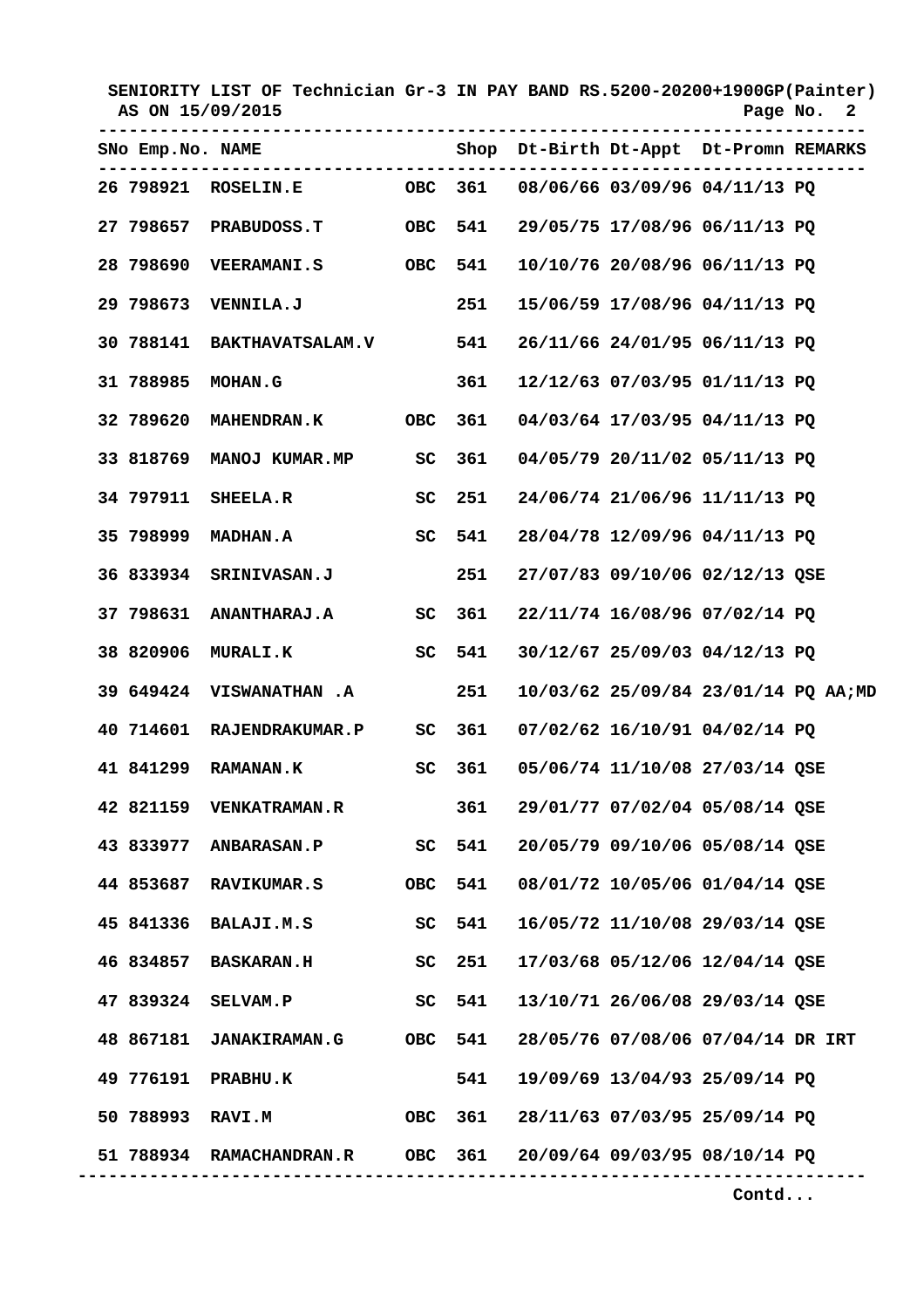| AS ON 04/09/2015 | SENIORITY LIST OF Technician Gr-3 IN PAY BAND RS.5200-20200+1900GP(Painter) |            |     |  |  | Page No.                               | -3 |
|------------------|-----------------------------------------------------------------------------|------------|-----|--|--|----------------------------------------|----|
|                  | SNO Emp.No. NAME<br>---------------------                                   |            |     |  |  | Shop Dt-Birth Dt-Appt Dt-Promn REMARKS |    |
|                  | 52 789099 AROKIASWAMY.J 541 10/06/63 08/03/95 23/09/14 PQ                   |            |     |  |  |                                        |    |
|                  | 53 788951 BABU.J                                                            | OBC 541    |     |  |  | 30/08/63 07/03/95 23/09/14 PQ          |    |
|                  | 54 789849 SELVARAJ.A                                                        | OBC 541    |     |  |  | 08/05/65 20/03/95 23/09/14 PQ          |    |
|                  | 55 789494 VISWANATHAN.N OBC 541                                             |            |     |  |  | 10/06/64 17/03/95 23/09/14 PQ          |    |
| 56 785442        | RAVI.B                                                                      |            | 541 |  |  | 28/07/70 16/08/94 25/09/14 PQ          |    |
| 57 809301        | SATHIYANARAYANAN.E SC 541                                                   |            |     |  |  | 05/03/71 05/08/98 23/09/14 PQ          |    |
| 58 805360        | BOOPALAN.B                                                                  | <b>OBC</b> | 541 |  |  | 06/04/77 28/07/97 23/09/14 PQ          |    |
| 59 806531        | THAMILSELVI.L SC                                                            |            | 251 |  |  | 24/08/65 21/10/97 26/09/14 PQ          |    |
| 60 807921        | SENTHILVEL.M M SC                                                           |            | 361 |  |  | 12/04/75 24/04/98 17/11/14 PQ          |    |
| 61 808579        | <b>KUMARAN.M</b>                                                            | OBC        | 361 |  |  | 21/11/78 21/05/98 29/09/14 PQ          |    |
|                  | 62 809264 PAVALAVANNAN.D SC 251                                             |            |     |  |  | 24/02/71 30/07/98 29/09/14 PQ          |    |
| 63 778285        | DEVENDRAN.T SC 361                                                          |            |     |  |  | 02/06/74 28/05/93 04/10/14 PQ          |    |
| 64 778293        | PRAKASAM.M OBC                                                              |            | 361 |  |  | 11/07/69 28/05/93 25/09/14 PQ          |    |
| 65 791236        | <b>DHANALAKSHMI.M</b>                                                       |            | 361 |  |  | 23/12/61 08/08/95 10/04/15 PQ DAR      |    |
| 66 804501        | <b>BHOOMINATHAN.D</b>                                                       | OBC        | 251 |  |  | 03/05/76 03/07/97 29/09/14 PQ          |    |
| 67 810601        | <b>BABU.G</b>                                                               | SC         | 361 |  |  | 06/08/75 15/04/99 15/10/14 PQ          |    |
|                  | 68 813811 RAJESWARI.V                                                       |            | 251 |  |  | 07/07/71 24/05/00 26/09/14 PQ          |    |
|                  | 69 814805 SANKAR.M SC 251                                                   |            |     |  |  | 05/06/74 04/10/00 25/09/14 PQ          |    |
|                  | 70 789101 SOLOMON.S                                                         |            | 361 |  |  | 12/02/67 09/03/95 29/09/14 PQ          |    |
| 71 800622        | THIRUNAVUKKARASU.M SC 361                                                   |            |     |  |  | 05/06/74 15/10/96 24/09/14 PQ          |    |
| 72 813079        | <b>SUDHAKAR.G</b>                                                           | SC 251     |     |  |  | 07/03/78 11/10/99 27/09/14 PQ          |    |
|                  | <b>73 814864 VEERAMANI.C</b>                                                | SC 251     |     |  |  | 02/03/74 11/10/00 18/09/14 PQ          |    |
| 74 814813        | <b>CHANDRA.A</b>                                                            | SC 251     |     |  |  | 14/02/62 04/10/00 25/09/14 PQ          |    |
|                  | 75 814821 RAGHUMOORTHY.R SC 251                                             |            |     |  |  | 02/03/70 04/10/00 26/09/14 PQ          |    |
|                  | 76 815197 IRUCHAMMAL.A SC 251                                               |            |     |  |  | 20/06/61 20/11/00 25/09/14 PQ          |    |
|                  | 77 869881 JIJITH.S                                                          |            |     |  |  | OBC 541 20/05/87 02/05/14 02/11/14 DR  |    |

 **Contd...**